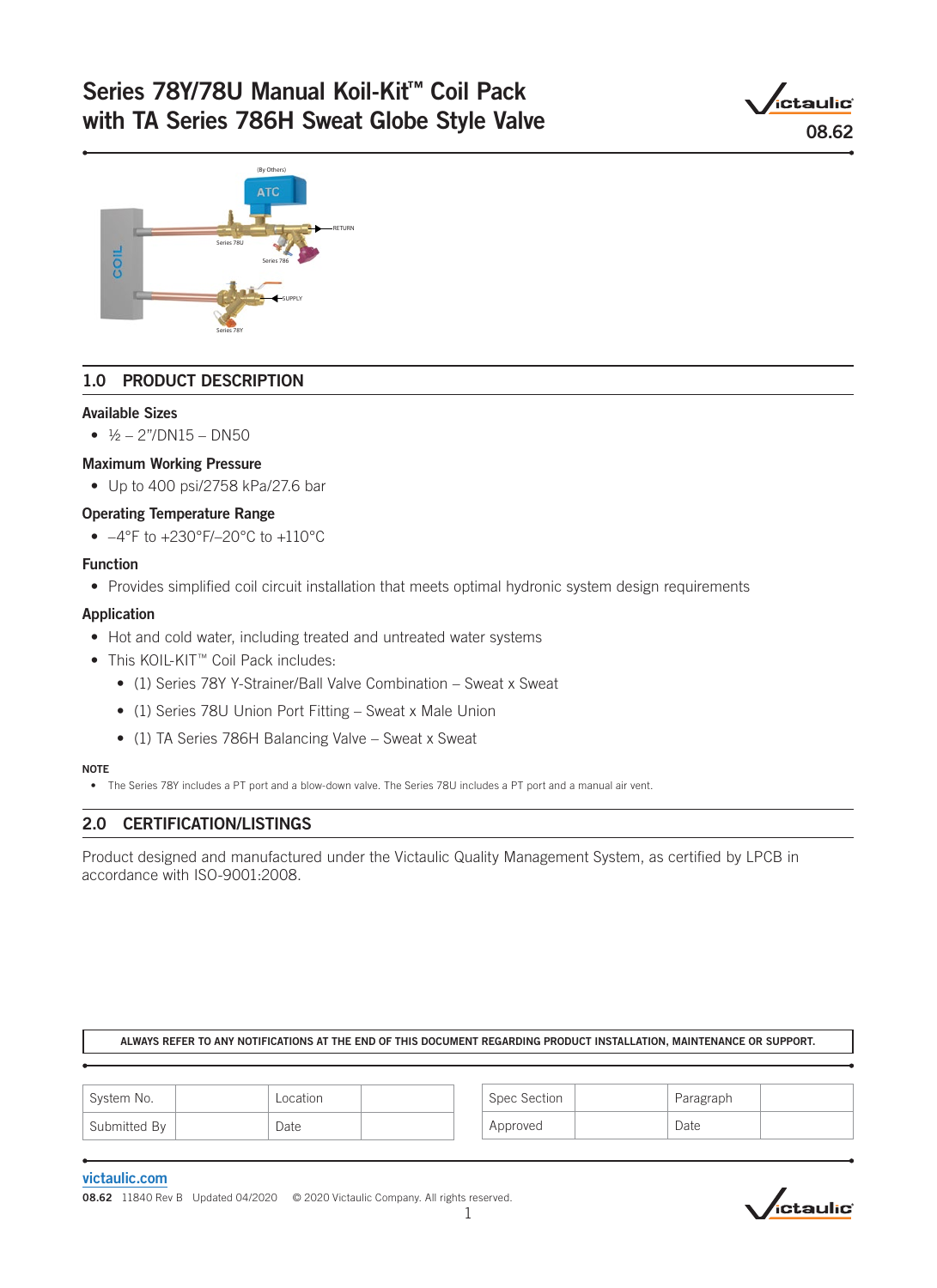## 3.0 SPECIFICATIONS – MATERIAL

Series 78Y Y-Strainer/Ball Valve Combination

**Body:** Dezincification resistant (DZR) brass alloy Union: DZR brass with EPDM O-ring Tailpiece: DZR brass Stem: Brass Stem O-Ring Seals: EPDM **Ball: Plated brass** Handle: Steel with vinyl grip **Strainer:** Stainless steel, 20 mesh Strainer Seal: EPDM O-ring

#### Series 78U Union Port Fitting

Body: DZR brass alloy Union: DZR brass with EPDM O-ring Seals: EPDM O-ring Tailpiece: DZR brass alloy

### TA Series 786H Balancing Valve

Valve Body and Bonnet: AMETAL® DZR brass alloy Sealing (Body/Bonnet): EPDM O-ring Valve Plug: AMETAL® Seat Seal: EPDM O-ring Spindle: AMETAL® Slip Washer: Polytetrafluoroethylene (PTFE) Spindle Seal: EPDM O-ring Spring: Stainless steel Hand Wheel: Polyamide and TPE Measuring Points: AMETAL® Measuring Point Seals: EPDM Measuring Point Caps: Polyamide and TPE **NOTE** • AMETAL® is the dezincification-resistant brass alloy of IMI TA.

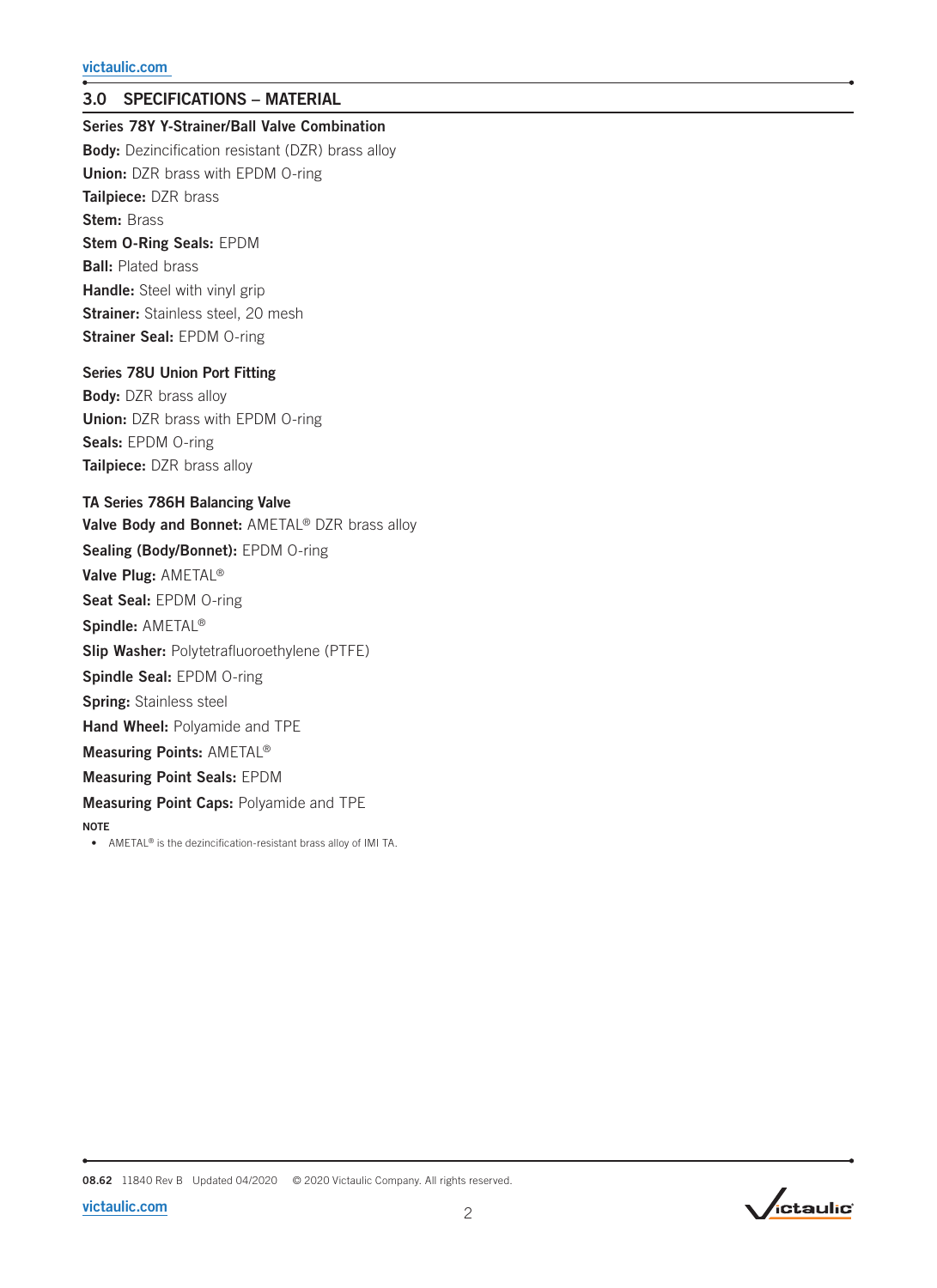## 4.0 DIMENSIONS

#### Series 78Y Y-Strainer/Ball Valve Combination



|                               | <b>Size</b>         |                               |               |                           | <b>Dimensions</b>               |                   |              |              |              | Weight       |                   |
|-------------------------------|---------------------|-------------------------------|---------------|---------------------------|---------------------------------|-------------------|--------------|--------------|--------------|--------------|-------------------|
| <b>Inlet</b>                  | <b>Nominal</b><br>x | Outlet                        | Inlet         | <b>Diameter</b><br>x      | <b>Actual Outside</b><br>Outlet | A<br><b>Sweat</b> | B            | C            | D            | Е            | Approx.<br>(Each) |
|                               | inches<br>DN        |                               |               | inches<br>mm              |                                 | inches<br>mm      | inches<br>mm | inches<br>mm | inches<br>mm | inches<br>mm | lb<br>kg          |
| $\frac{1}{2}$<br><b>DN15</b>  | X                   | $\frac{1}{2}$<br><b>DN15</b>  | 0.840<br>21.3 | $\mathsf{x}$              | 0.840<br>21.3                   | 5.10<br>130       | 1.90<br>49   | 3.80<br>97   | 4.00<br>100  | 1.50<br>38   | 1.7<br>0.8        |
| $\frac{3}{4}$<br><b>DN20</b>  | x                   | $\frac{3}{4}$<br><b>DN20</b>  | 1.050<br>26.9 | X                         | 1.050<br>26.9                   | 6.10<br>155       | 2.00<br>51   | 4.60<br>117  | 4.00<br>100  | 1.80<br>46   | 2.4<br>1.1        |
| <b>DN25</b>                   | X                   | <b>DN25</b>                   | 1.315<br>33.7 | X                         | 1.315<br>33.7                   | 6.40<br>163       | 2.00<br>51   | 4.90<br>124  | 4.00<br>100  | 1.80<br>46   | 2.4<br>1.1        |
| $1\frac{1}{4}$<br><b>DN32</b> | X                   | $1\frac{1}{4}$<br><b>DN32</b> | 1.660<br>42.4 | $\boldsymbol{\mathsf{x}}$ | 1.660<br>42.4                   | 8.00<br>203       | 2.40<br>61   | 6.10<br>155  | 5.30<br>135  | 2.60<br>66   | 5.4<br>2.4        |
| $1\frac{1}{2}$<br><b>DN40</b> | $\times$            | $1\frac{1}{2}$<br><b>DN40</b> | 1.900<br>48.3 | $\boldsymbol{\mathsf{x}}$ | 1.900<br>48.3                   | 8.10<br>206       | 2.40<br>61   | 6.10<br>155  | 5.30<br>135  | 2.60<br>66   | 5.4<br>2.4        |
| $\overline{2}$<br><b>DN50</b> | X                   | 2<br><b>DN50</b>              | 2.375<br>60.3 | X                         | 2.375<br>60.3                   | 11.20<br>284      | 3.10<br>79   | 8.50<br>216  | 5.90<br>151  | 3.30<br>84   | 11.5<br>5.2       |

#### NOTE

• Optional tailpieces may be ordered for reductions and for changing end configurations from sweat to threaded or threaded to sweat. If needed, specify optional tailpiece when ordering.

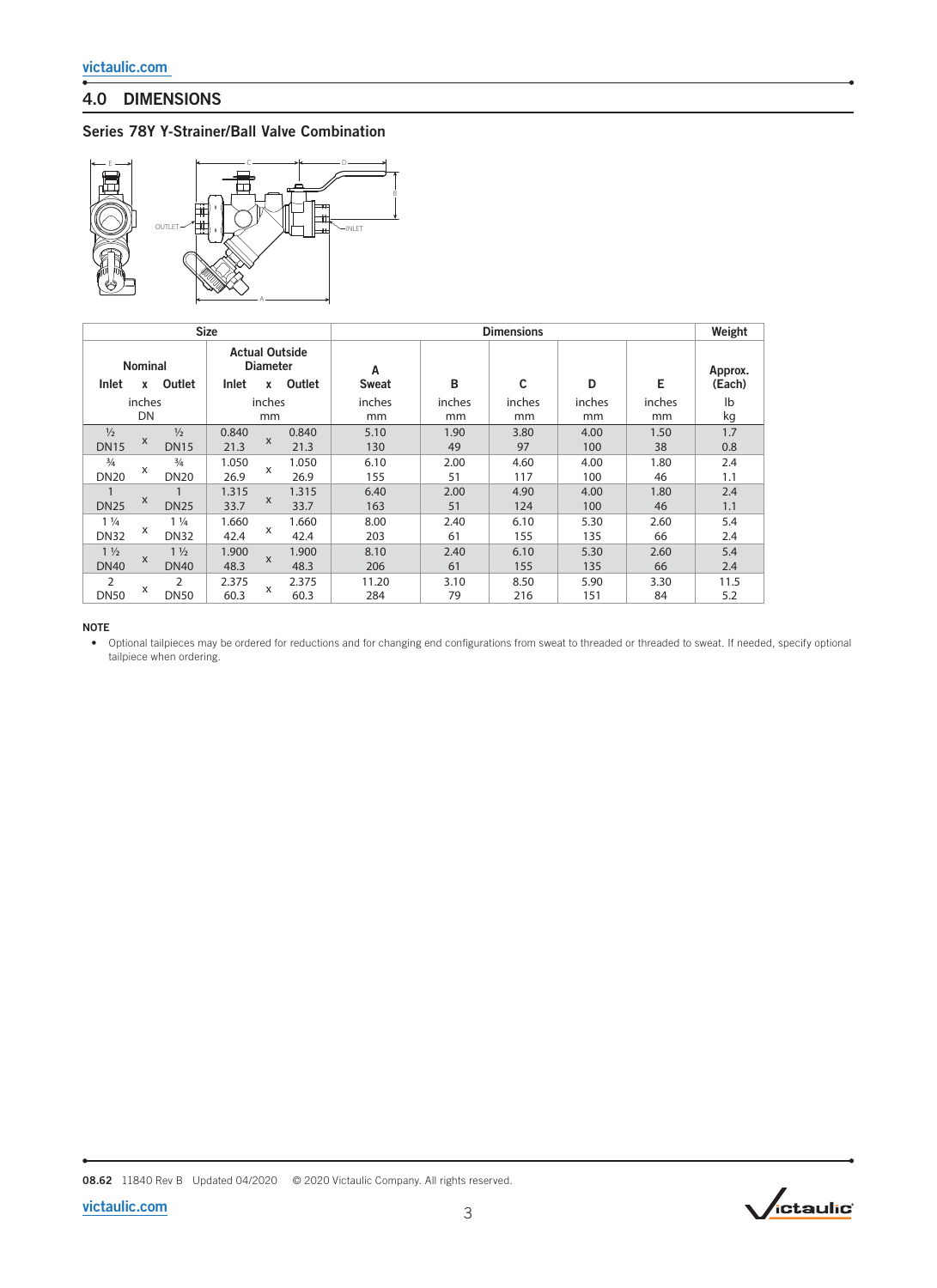## 4.1 DIMENSIONS

## Series 78U Union Port Fitting



| <b>Size</b>                                         |             |                |       |              | <b>Dimensions</b> |              |        | Weight      |                |
|-----------------------------------------------------|-------------|----------------|-------|--------------|-------------------|--------------|--------|-------------|----------------|
| <b>Actual Outside</b><br>Nominal<br><b>Diameter</b> |             |                | A     |              |                   |              |        |             |                |
| Inlet                                               |             | x Outlet       | Inlet |              | x Outlet          | <b>Sweat</b> | B      | $\mathbf c$ | Approx. (Each) |
|                                                     | inches      |                |       | inches       |                   | inches       | inches | inches      | lb             |
|                                                     | DN          |                |       | mm           |                   | mm           | mm     | mm          | kg             |
| $\frac{1}{2}$                                       |             | $\frac{1}{2}$  | 0.840 |              | 0.840             | 3.48         | 0.84   | 1.46        | 0.7            |
| <b>DN15</b>                                         | $\mathsf X$ | <b>DN15</b>    | 21.3  | $\mathsf X$  | 21.3              | 89           | 21     | 37          | 0.3            |
| $\frac{3}{4}$                                       |             | $\frac{3}{4}$  | 1.050 | X            | 1.050             | 3.87         | 1.08   | 1.81        | 0.9            |
| <b>DN20</b>                                         | X           | <b>DN20</b>    | 26.9  |              | 26.9              | 98           | 27     | 46          | 0.4            |
| $\overline{1}$                                      |             | $\overline{1}$ | 1.315 |              | 1.315             | 4.14         | 1.08   | 1.81        | 1.1            |
| <b>DN25</b>                                         | X           | <b>DN25</b>    | 33.7  | X            | 33.7              | 105          | 27     | 46          | 0.5            |
| $1\frac{1}{4}$                                      | X           | $\frac{1}{2}$  | 1.660 | X            | 0.840             | 4.36         | 1.46   | 2.63        | 1.9            |
| <b>DN32</b>                                         |             | <b>DN15</b>    | 33.7  |              | 21.3              | 111          | 37     | 67          | 0.9            |
|                                                     |             | $\frac{3}{4}$  |       |              | 1.050             | 4.36         | 1.46   | 2.63        | 1.9            |
|                                                     |             | <b>DN20</b>    |       |              | 26.9              | 111          | 37     | 67          | 0.9            |
|                                                     |             | $\mathbf{1}$   |       |              | 1.315             | 4.36         | 1.46   | 2.63        | 1.9            |
|                                                     |             | <b>DN25</b>    |       |              | 33.7              | 111          | 37     | 67          | 0.9            |
|                                                     |             | $1\frac{1}{4}$ |       |              | 1.660             | 4.19         | 1.46   | 2.63        | 2.1            |
|                                                     |             | <b>DN32</b>    |       |              | 42.4              | 106          | 37     | 67          | 1.0            |
| $1\frac{1}{2}$                                      | X           | $\frac{3}{4}$  | 1.900 | $\mathsf{x}$ | 1.050             | 4.19         | 1.46   | 2.63        | 2.2            |
| <b>DN40</b>                                         |             | <b>DN20</b>    | 48.3  |              | 26.9              | 106          | 37     | 67          | $\mathbf{1}$   |
|                                                     |             | $\mathbf{1}$   |       |              | 1.315             | 4.19         | 1.46   | 2.63        | 2.2            |
|                                                     |             | <b>DN25</b>    |       |              | 33.7              | 106          | 37     | 67          | 1.0            |
|                                                     |             | $1\frac{1}{4}$ |       |              | 1.660             | 4.19         | 1.46   | 2.63        | 2.3            |
|                                                     |             | <b>DN32</b>    |       |              | 42.4              | 106          | 37     | 67          | 1.0            |
|                                                     |             | $1\frac{1}{2}$ |       |              | 1.900             | 4.40         | 1.46   | 2.63        | 2.3            |
|                                                     |             | <b>DN40</b>    |       |              | 48.3              | 112          | 37     | 67          | 1.0            |
| $\overline{2}$                                      |             | $\mathbf{1}$   | 2.375 | X            | 1.315             | 4.47         | 1.76   | 3.26        | 3.1            |
| <b>DN50</b>                                         | х           | <b>DN25</b>    | 60.3  |              | 33.7              | 114          | 45     | 83          | 1.4            |
|                                                     |             | $1\frac{1}{4}$ |       |              | 1.660             | 4.47         | 1.76   | 3.26        | 3.1            |
|                                                     |             | <b>DN32</b>    |       |              | 42.4              | 114          | 45     | 83          | 1.4            |
|                                                     |             | $1\frac{1}{2}$ |       |              | 1.900             | 4.47         | 1.76   | 3.26        | 3.2            |
|                                                     |             | <b>DN40</b>    |       |              | 48.3              | 114          | 45     | 83          | 1.5            |
|                                                     |             | $\overline{2}$ |       |              | 2.375             | 4.47         | 1.76   | 3.26        | 3.2            |
|                                                     |             | <b>DN50</b>    |       |              | 60.3              | 114          | 45     | 83          | 1.5            |

#### NOTE

• Optional tailpieces may be ordered for reductions and for changing end configurations from sweat to threaded or threaded to sweat. If needed, specify optional tailpiece when ordering.



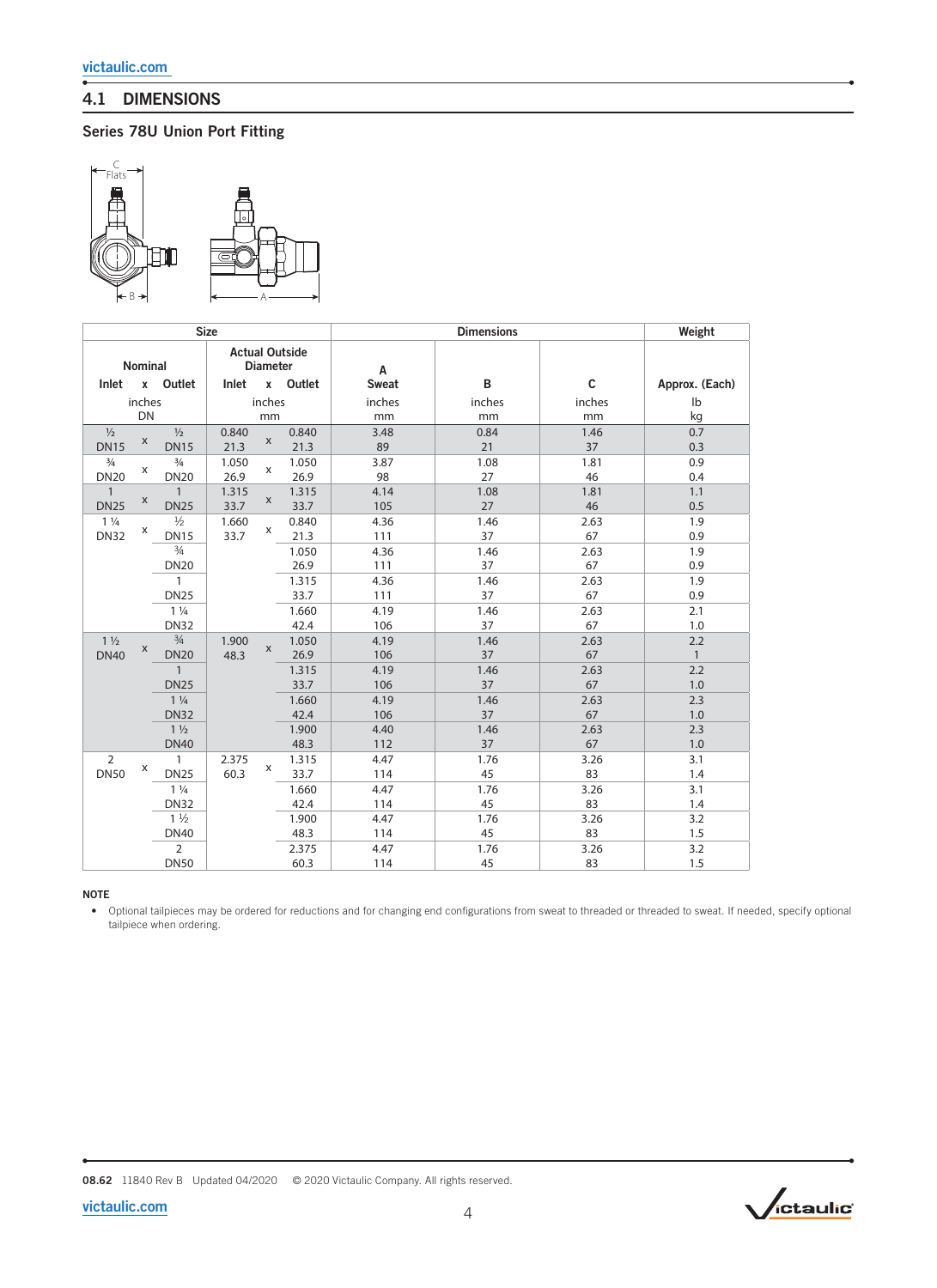## 4.2 DIMENSIONS

### TA Series 786H Balancing Valve



|                | <b>Size</b>                              |                        | <b>Dimensions</b>         |                   |  |
|----------------|------------------------------------------|------------------------|---------------------------|-------------------|--|
| Nominal        | <b>Actual Outside</b><br><b>Diameter</b> | Α<br><b>End to End</b> | в<br><b>Center to Top</b> | Approx.<br>(Each) |  |
| inches         | inches                                   | inches                 | inches                    | lb                |  |
| DN             | mm                                       | mm                     | mm                        | kg                |  |
| $\frac{1}{2}$  | 0.840                                    | 3.54                   | 3.94                      | 1.4               |  |
| <b>DN15</b>    | 21.3                                     | 90                     | 100                       | 0.6               |  |
| $\frac{3}{4}$  | 1.050                                    | 3.82                   | 3.94                      | 1.4               |  |
| <b>DN20</b>    | 26.9                                     | 97                     | 100                       | 0.6               |  |
|                | 1.315                                    | 4.33                   | 4.13                      | 1.9               |  |
| <b>DN25</b>    | 33.7                                     | 110                    | 105                       | 0.9               |  |
| $1\frac{1}{4}$ | 1.660                                    | 4.88                   | 4.13                      | 2.4               |  |
| <b>DN32</b>    | 42.4                                     | 124                    | 105                       | 1.1               |  |
| $1\frac{1}{2}$ | 1.900                                    | 5.12                   | 4.72                      | 3.1               |  |
| <b>DN40</b>    | 48.3                                     | 130                    | 120                       | 1.4               |  |
| $\overline{2}$ | 2.375                                    | 6.08                   | 4.72                      | 4.5               |  |
| <b>DN50</b>    | 60.3                                     | 154                    | 120                       | 2.0               |  |

### 4.3 OPTIONAL PARTS

## Series 78Y/78U Union Tailpieces (Optional)







Female Tailpiece **Sweat Tailpiece** Sweat Tailpiece Male Tailpiece

| <b>Size</b>    |              |                |                          | <b>Victaulic Part Code</b> |                       |  |  |  |            |            |            |
|----------------|--------------|----------------|--------------------------|----------------------------|-----------------------|--|--|--|------------|------------|------------|
|                | Nominal      |                |                          |                            |                       |  |  |  |            |            |            |
|                | inches       |                | <b>Female Tailpiece</b>  | <b>Sweat Tailpiece</b>     | <b>Male Tailpiece</b> |  |  |  |            |            |            |
| $\frac{1}{2}$  | $\mathsf{x}$ | $\frac{1}{2}$  | P00478Y304               | P00478Y504                 | P00478U404            |  |  |  |            |            |            |
| $\frac{3}{4}$  | $\mathsf{x}$ | $\frac{1}{2}$  | P00678Y304               | P00678Y504                 | P00678U404            |  |  |  |            |            |            |
|                |              | $\frac{3}{4}$  | P00678Y306               | P00678Y506                 | P00678U406            |  |  |  |            |            |            |
| $\mathbf{1}$   | $\times$     | $\frac{1}{2}$  | P00678Y304               | P00678Y504                 | P00678U404            |  |  |  |            |            |            |
|                |              | $\frac{3}{4}$  | P00678Y306               | P00678Y506                 | P00678U406            |  |  |  |            |            |            |
|                |              |                | P00678Y310               | P00678Y510                 | P00678U410            |  |  |  |            |            |            |
| $1\frac{1}{4}$ | $\mathsf{x}$ | $\frac{1}{2}$  | $\overline{\phantom{0}}$ | $\overline{\phantom{a}}$   | P01278U404            |  |  |  |            |            |            |
|                |              | $\frac{3}{4}$  | P01278Y306               | P01278Y506                 | P01278U406            |  |  |  |            |            |            |
|                |              |                | P01278Y310               | P01278Y510                 | P01278U410            |  |  |  |            |            |            |
|                |              | $1\frac{1}{4}$ | P01278Y312               | P01278Y512                 | P01278U412            |  |  |  |            |            |            |
| $1\frac{1}{2}$ | $\mathsf{x}$ | $\frac{1}{2}$  |                          |                            | P01278U404            |  |  |  |            |            |            |
|                |              | $\frac{3}{4}$  | P01278Y306               | P01278Y506                 | P01278U406            |  |  |  |            |            |            |
|                |              |                |                          |                            |                       |  |  |  | P01278Y310 | P01278Y510 | P01278U410 |
|                |              | $1\frac{1}{4}$ | P91278Y312               | P01278Y512                 | P01278U412            |  |  |  |            |            |            |
|                |              | $1\frac{1}{2}$ | P01278Y314               | P01278Y514                 | P01278U414            |  |  |  |            |            |            |
| 2              | X            |                | -                        | -                          | P02078U410            |  |  |  |            |            |            |
|                |              | $1\frac{1}{4}$ | P02078Y312               | P01278Y512                 | P02078U412            |  |  |  |            |            |            |
|                |              | $1\frac{1}{2}$ | P02078Y314               | P01278Y514                 | P02078U414            |  |  |  |            |            |            |
|                |              | 2              | P02078Y320               | P02078Y520                 | P02078U420            |  |  |  |            |            |            |

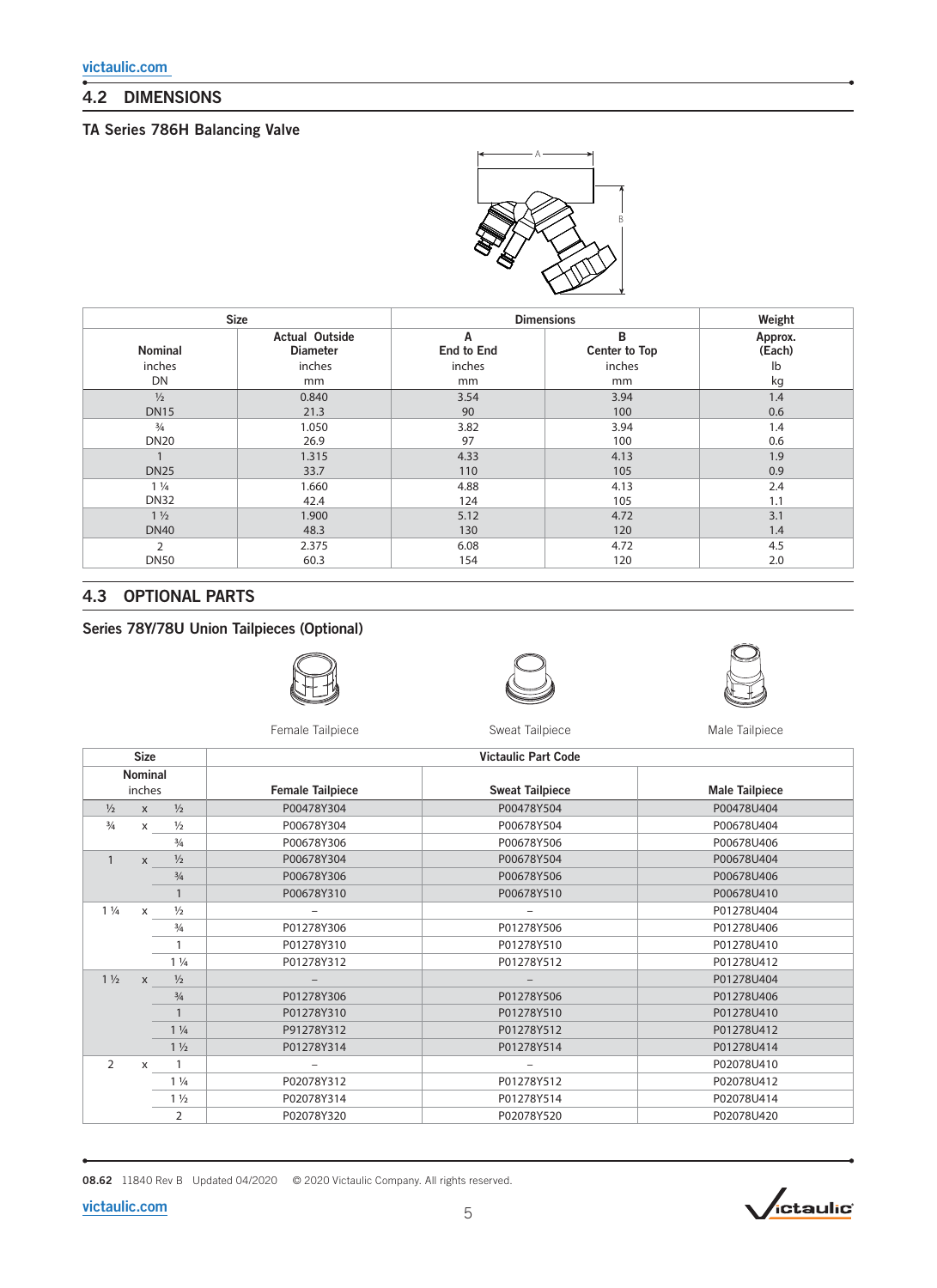## 4.4 OPTIONAL PARTS

## Hose End Drain Valve (Optional)

A hose end drain valve is factory-installed on the Series 78Y.



| <b>Size</b>   |        | <b>Dimensions</b> |                  |  |
|---------------|--------|-------------------|------------------|--|
| <b>NPT</b>    |        | в                 |                  |  |
| inches        | inches | inches            |                  |  |
| mm            | mm     | mm                | <b>Part Code</b> |  |
| $\frac{1}{4}$ | 2.04   | 1.37              | P-002-78Y-DRN    |  |
| 6             | 52     | 35                |                  |  |
| ⅓             | 2.74   | 1.53              |                  |  |
| 13            | 70     | 39                | P-004-78Y-DRN    |  |

## 4.5 OPTIONAL PARTS

## Probe Port (Optional)

For Series 78Y and Series 78U



|             | <b>Dimensions</b> |                  |
|-------------|-------------------|------------------|
|             |                   |                  |
| Connection  | inches            |                  |
| <b>Size</b> | mm                | <b>Part Code</b> |
| 1/4 NPT     | 1.55<br>39        | P-002-78Y-PTP    |

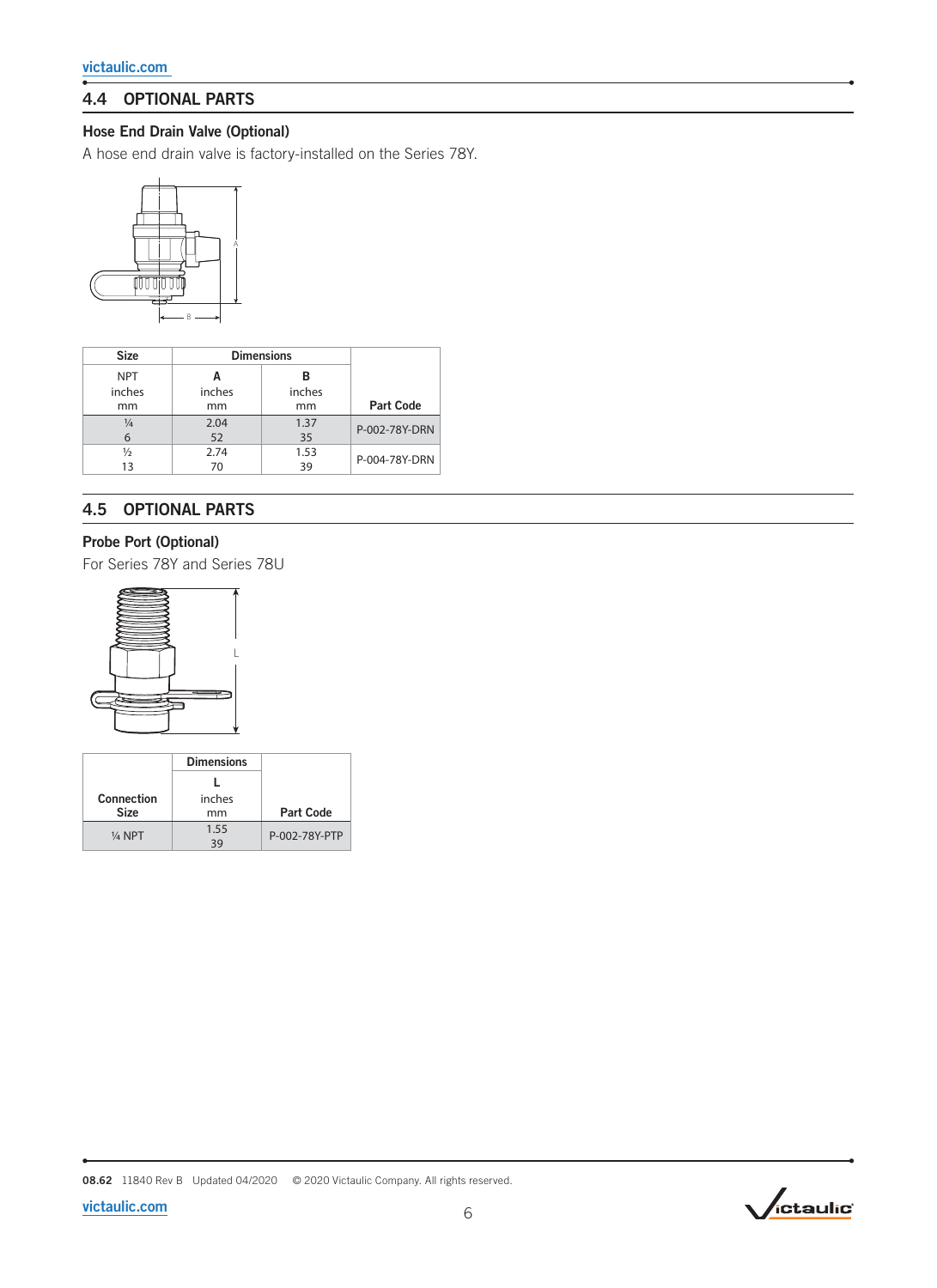## 4.6 OPTIONAL PARTS

### Handle Extension (Optional)

For Series 78Y



|                               | Victaulic Part Code |                     |  |
|-------------------------------|---------------------|---------------------|--|
| Valve Inlet Size              | 2" Handle Extension | 4" Handle Extension |  |
| $\frac{1}{2} - 1$ "           | P00478Y2HL          | P00478Y4HL          |  |
| $1\frac{1}{4} - 1\frac{1}{2}$ | P01278Y2HL          | P01278Y4HL          |  |
|                               | P02078Y2HL          | P02078Y4HL          |  |

## 4.7 OPTIONAL PARTS

#### Air Vent

A manual air vent is factory installed on the Series 78U. This product can also be mounted on the Series 78Y or provided loose for other piping needs.



| <b>Connection Size</b> | Part Code     |
|------------------------|---------------|
| $\frac{1}{4}$ NPT      | P-002-78U-MAV |

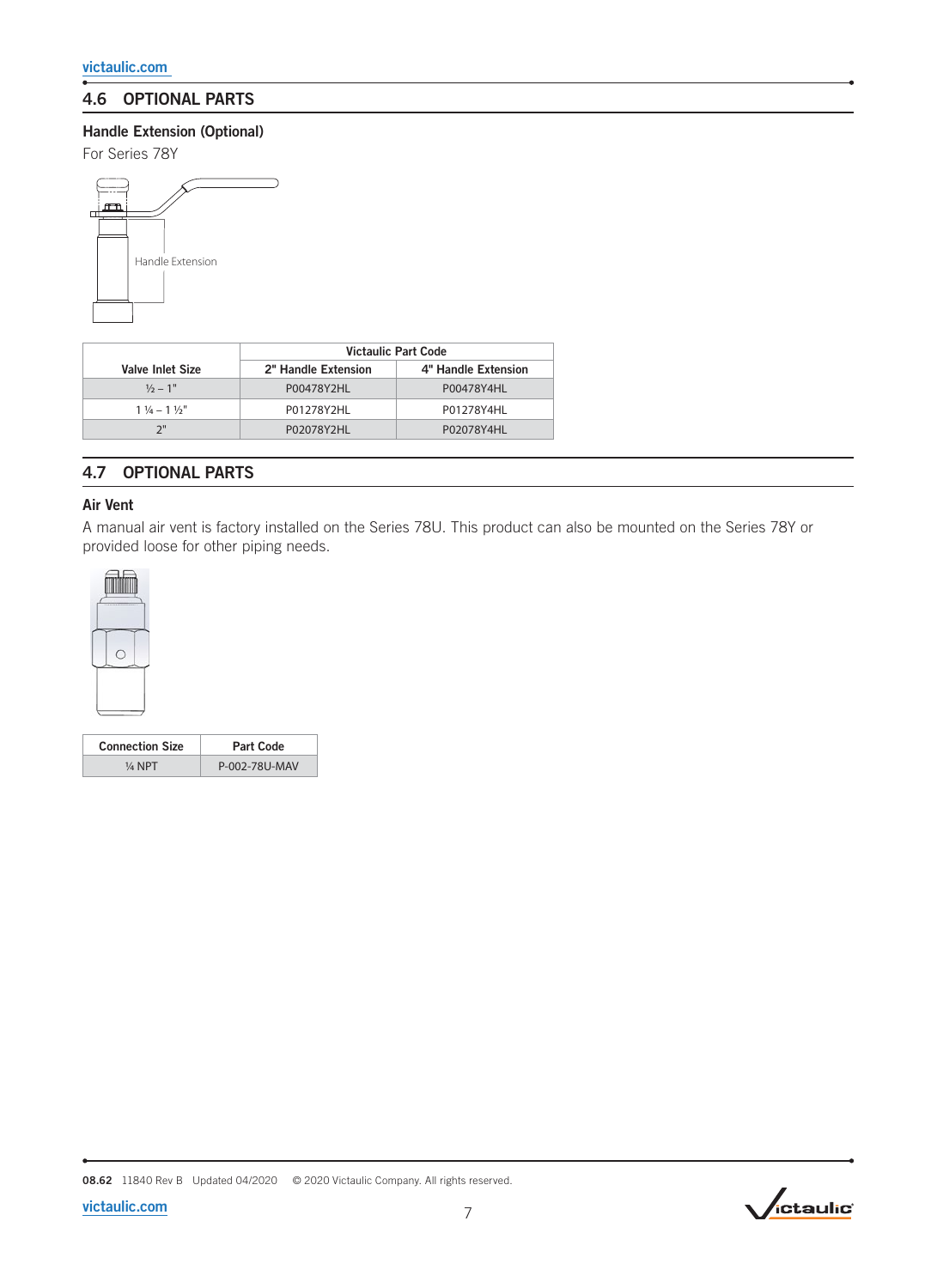## 5.0 PERFORMANCE

CV/KV values for flow of water at +60°F/+16°C are shown in the table.

Where:

Formulas for Cv and Kv values

| $\Delta P = Q^2/Cv^2$           | $\Delta P = Q^2/Kv^2$           |
|---------------------------------|---------------------------------|
| $Q = Cv \times \sqrt{\Delta P}$ | $Q = Kv \times \sqrt{\Delta P}$ |

| Flow Coefficient   | ٠., |                   |
|--------------------|-----|-------------------|
| $O$ (Flow)         |     | $GPM \mid m^3/hr$ |
| ∆P (Pressure Drop) | psi | har               |

### Series 78Y Y-Strainer/Ball Valve Combination

|                | <b>Size</b>                    |             |  |  |  |  |
|----------------|--------------------------------|-------------|--|--|--|--|
| <b>Nominal</b> | <b>Actual Outside Diameter</b> | Sweat       |  |  |  |  |
| inches         | inches                         | $C_{\rm v}$ |  |  |  |  |
| DN             | mm                             | Κv          |  |  |  |  |
| $\frac{1}{2}$  | 0.840                          | 4.3         |  |  |  |  |
| <b>DN15</b>    | 21.3                           | 3.7         |  |  |  |  |
| $\frac{3}{4}$  | 1.050                          | 7.7         |  |  |  |  |
| <b>DN20</b>    | 26.9                           | 6.7         |  |  |  |  |
| 1              | 1.315                          | 8.5         |  |  |  |  |
| <b>DN25</b>    | 33.7                           | 7.3         |  |  |  |  |
| $1\frac{1}{4}$ | 1.660                          | 25.0        |  |  |  |  |
| <b>DN32</b>    | 42.4                           | 21.6        |  |  |  |  |
| $1\frac{1}{2}$ | 1.900                          | 25.0        |  |  |  |  |
| <b>DN40</b>    | 48.3                           | 21.6        |  |  |  |  |
| $\overline{2}$ | 2.375                          | 49.6        |  |  |  |  |
| <b>DN50</b>    | 60.3                           | 42.1        |  |  |  |  |

#### Series 78U Union Port Fitting

| <b>Size</b>    |                                | <b>Flow Coefficient</b> |  |
|----------------|--------------------------------|-------------------------|--|
| <b>Nominal</b> | <b>Actual Outside Diameter</b> | <b>Sweat</b>            |  |
| inches         | inches                         | $C_{\rm v}$             |  |
| DN             | mm                             | Kv                      |  |
| $\frac{1}{2}$  | 0.840                          | 6.1                     |  |
| <b>DN15</b>    | 21.3                           | 5.3                     |  |
| $\frac{3}{4}$  | 1.050                          | 17.3                    |  |
| <b>DN20</b>    | 26.9                           | 14.9                    |  |
|                | 1.315                          | 35.3                    |  |
| <b>DN25</b>    | 33.7                           | 30.4                    |  |
| $1\frac{1}{4}$ | 1.660                          | 61.0                    |  |
| <b>DN32</b>    | 42.4                           | 52.6                    |  |
| $1\frac{1}{2}$ | 1.900                          | 82.7                    |  |
| <b>DN40</b>    | 48.3                           | 71.3                    |  |
| 2              | 2.375                          | 127.9                   |  |
| <b>DN50</b>    | 60.3                           | 110.3                   |  |

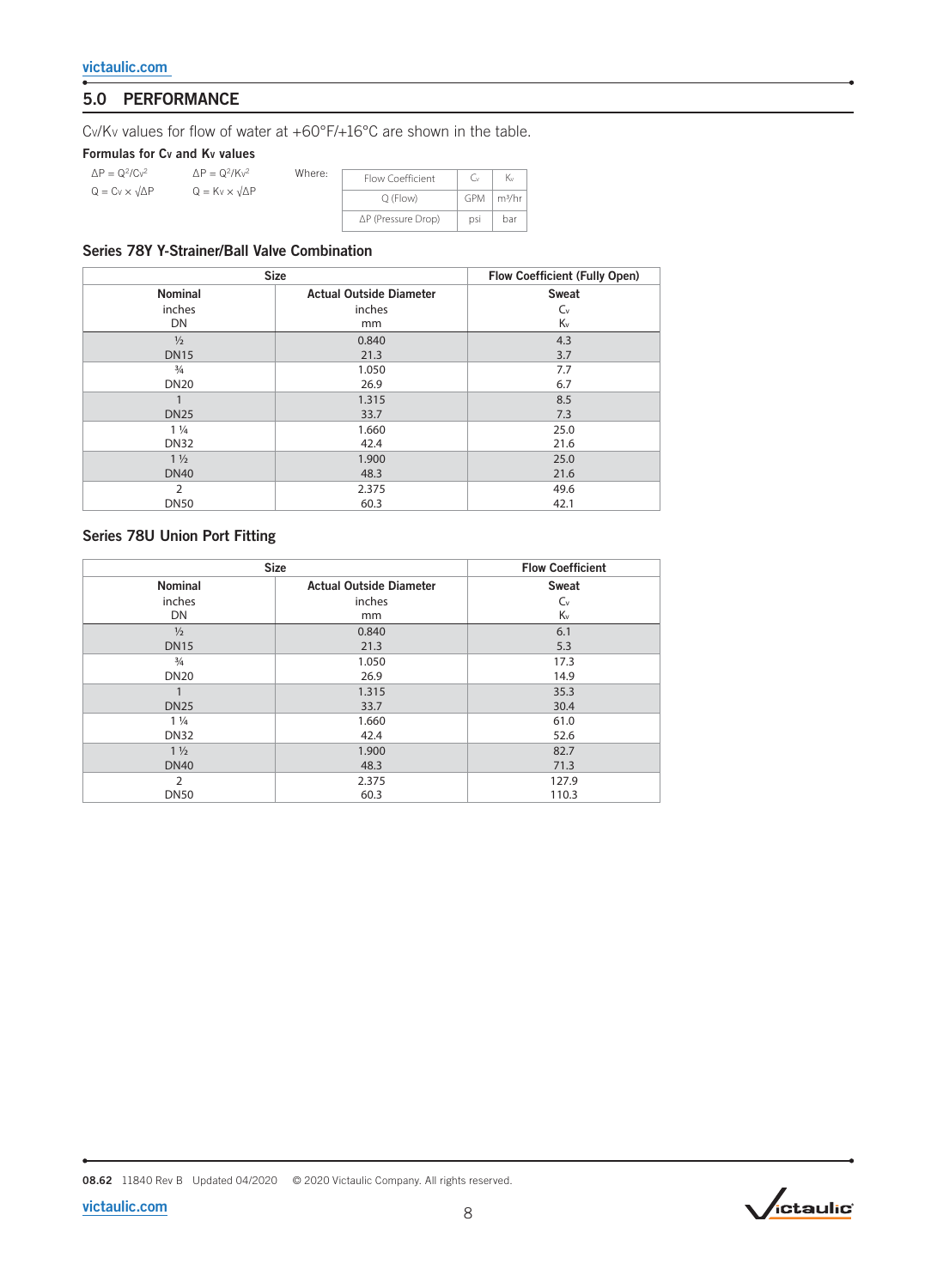## 5.1 PERFORMANCE

#### TA Series 786H Balancing Valve

Valve Selection Guide

| <b>Size</b>    |                                | <b>Flow Data</b>         |                              |                          |  |  |
|----------------|--------------------------------|--------------------------|------------------------------|--------------------------|--|--|
| <b>Nominal</b> | <b>Actual Outside Diameter</b> | <b>Absolute Min Flow</b> | <b>Nominal Range of Flow</b> | <b>Absolute Max Flow</b> |  |  |
| inches         | inches                         | <b>GPM</b>               | <b>GPM</b>                   | <b>GPM</b>               |  |  |
| DN             | mm                             | LPM                      | <b>LPM</b>                   | <b>LPM</b>               |  |  |
| $\frac{1}{2}$  | 0.840                          | 0.1                      | $0.6 - 2.8$                  | 8.6                      |  |  |
| <b>DN15</b>    | 21.3                           | 0.5                      | $2.3 - 10.6$                 | 32.6                     |  |  |
| $\frac{3}{4}$  | 1.050                          | 0.4                      | $2.0 - 6.0$                  | 20.0                     |  |  |
| <b>DN20</b>    | 26.9                           | 1.5                      | $7.6 - 22.7$                 | 76.0                     |  |  |
|                | 1.315                          | 0.5                      | $3.9 - 10.0$                 | 30.0                     |  |  |
| <b>DN25</b>    | 33.7                           | 1.7                      | $14.8 - 37.9$                | 114.0                    |  |  |
| $1\frac{1}{4}$ | 1.660                          | 0.9                      | $5.0 - 15.0$                 | 48.0                     |  |  |
| <b>DN32</b>    | 42.4                           | 3.3                      | $18.9 - 56.8$                | 182.0                    |  |  |
| $1\frac{1}{2}$ | 1.900                          | 1.3                      | $6.6 - 20.0$                 | 66.0                     |  |  |
| <b>DN40</b>    | 48.3                           | 4.9                      | $25.0 - 75.7$                | 250.0                    |  |  |
| 2              | 2.375                          | 2.0                      | $12.6 - 36.0$                | 110.0                    |  |  |
| <b>DN50</b>    | 60.3                           | 7.6                      | $47.7 - 136.0$               | 416.0                    |  |  |

NOTES

• Balancing valves should be sized in accordance with the GPM/LPM flows (and not in relation to pipeline size). Sizing balancing valves based on the minimum or maximum flow rates is not recommended. Valves should be sized using the nominal flow rate only. The Minimum Flow is calculated from the minimum open setting of the valve and a minimum pressure drop 1 Ft. WG (= 3 kPa). The Nominal Flow is calculated from the maximum open setting of the valve and the minimum recommended pressure drop, 2 Ft. WG (= 6 kPa). The Maximum Flow is calculated from the maximum open setting of the valve and the maximum pressure drop, 20 Ft. WG (= 60 kPa). A computer program, TA-Select, is available for calculation of valve handwheel pre-set position and other applications.

- For information regarding Allen Wrench sizes see the Material Specifications section on page 3.
- Measuring Accuracy: The hand wheel zero position is calibrated and must not be changed. Valves have an accuracy of flow measurement of 2% to 3% when used within their recommended flow range and installed in accordance with the figure below.
- For the most accurate results, a Series 734 TA SCOPE or Series 73M CMI should be used. However, any differential pressure meter may be used.



The illustration relates to the accuracy of differential pressure measurement and is not an installation requirement.

## 5.2 PERFORMANCE

#### TA Series 786H Balancing Valve

#### Cv Values for Various Handle Settings

The values below may be used when calculating and sizing a piping system.

| $C_v$ Values for Sizes listed below <sup>1</sup> |                 |                 |       |                |                |      |
|--------------------------------------------------|-----------------|-----------------|-------|----------------|----------------|------|
| No. of Turns                                     | $\frac{1}{2}$ " | $\frac{3}{4}$ " | 18    | $1\frac{1}{4}$ | $1\frac{1}{2}$ | 2"   |
| 0.50                                             | 0.157           | 0.616           | 0.693 | 1.38           | 2.19           | 3.03 |
| 1.00                                             | 0.261           | 0.903           | 1.19  | 2.42           | 3.93           | 4.74 |
| 1.50                                             | 0.401           | 1.41            | 2.46  | 3.88           | 5.48           | 7.82 |
| 2.00                                             | 0.714           | 2.25            | 4.21  | 6.03           | 7.23           | 13.2 |
| 2.50                                             | 1.08            | 3.13            | 6.08  | 8.98           | 10.6           | 18.3 |
| 3.00                                             | 1.69            | 4.29            | 7.69  | 11.4           | 14.8           | 24.9 |
| 3.50                                             | 2.39            | 5.21            | 9.01  | 13.8           | 18.7           | 31.2 |
| 4.00 <sup>2</sup>                                | 2.96            | 6.23            | 9.93  | 16.4           | 22.3           | 37.3 |

 $C_V = GPM$  at a  $\Delta P$  of 1 psi/7 kPa) through the valve at any given setting.  $1 \text{ psi} = 2.31 \text{ ft. of H<sub>2</sub>O}$ 

<sup>2</sup> Full open valve.

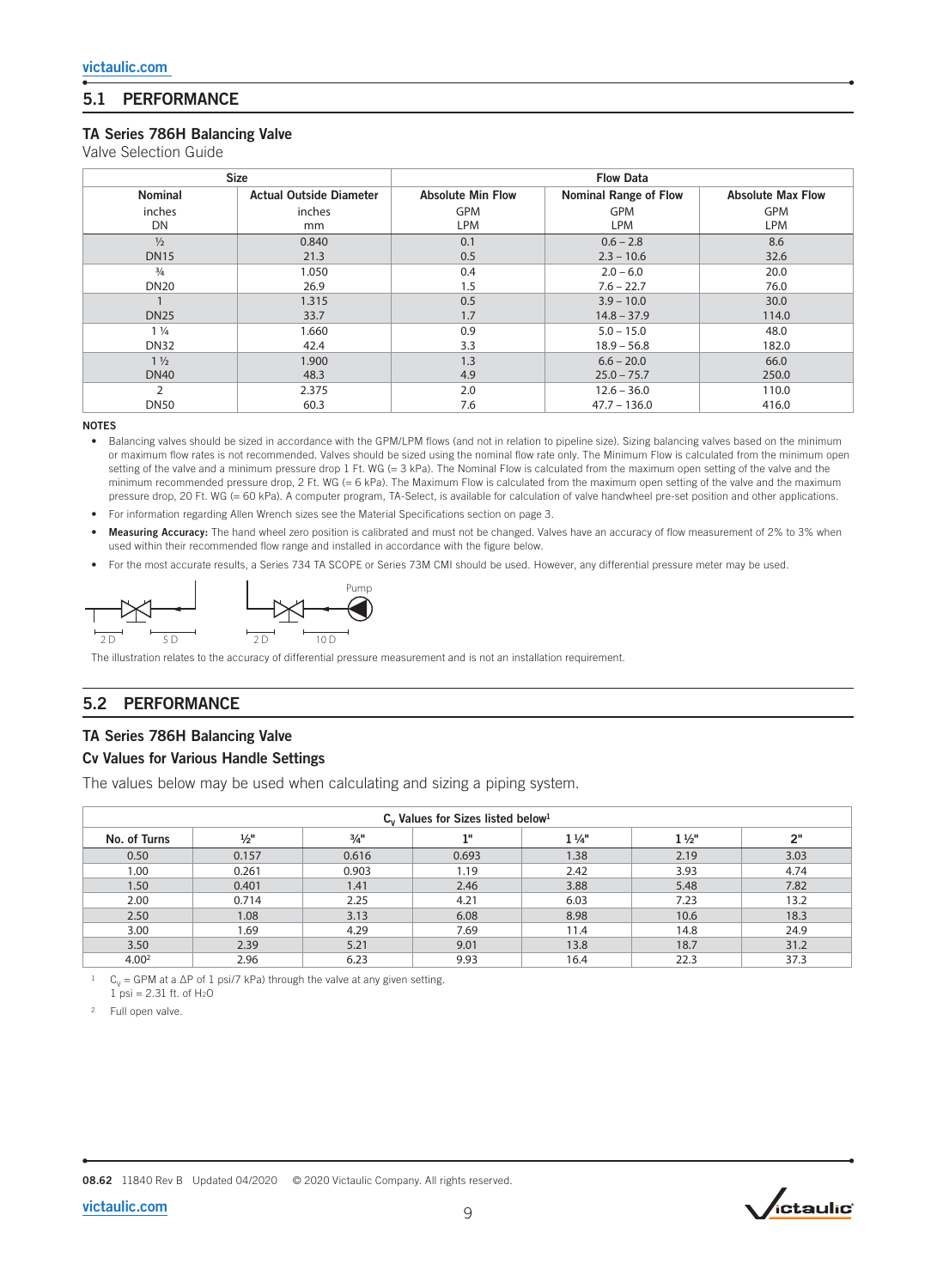## 5.3 CORRECTION FACTORS

For liquids other than water, the flow values from the balancing wheel can be adjusted as follows:

Divide the flow rate by the square root of the specific gravity.

$$
\text{Actual Flow} = \frac{q_{\text{Calculated}}}{\sqrt{\text{SG}}}
$$

This applies to liquids having, on the whole, the same viscosity as water, i.e. most water/glycol mixtures and water/brine solutions at room temperature. At low temperatures, the viscosity increases and laminar flow may occur in certain valves. The risk increases with small valves, low settings and low differential pressures.

A computer program (Hy-Select) is available for calculation of pre-setting values and other applications. When the flow setting is verified or changed to the final setting, the memory stop should be set. Contact Victaulic for further information.

When  $\Delta p$  and the design flow rate are known, use the formula shown to calculate the C<sub>V</sub> value.

$$
C_v = 1.52 \frac{q}{\sqrt{\Delta}p}
$$

q in GPM,  $\Delta p$  in Ft. of H<sub>2</sub>O

$$
C_v = \frac{q}{\sqrt{\Delta}p}
$$

q in GPM, ∆p in psi

A computer program, Hy-Select, is available from Victaulic for calculation of pre-setting values and other applications.

## 5.4 PART CODES

|                                                                                                  |                         |                                    |                        | <b>Without Customer-Supplied ATC Valve</b>       |                                               |  |
|--------------------------------------------------------------------------------------------------|-------------------------|------------------------------------|------------------------|--------------------------------------------------|-----------------------------------------------|--|
|                                                                                                  |                         | <b>Expected Control Valve Size</b> | <b>Balancing Valve</b> | Without PT Ports and<br><b>Handle Extensions</b> | With PT Ports and<br><b>Handle Extensions</b> |  |
| <b>Kit Description</b>                                                                           | <b>Nominal Kit Size</b> | (Series 78U Outlet)                | <b>Size</b>            | <b>Victaulic Part Code</b>                       |                                               |  |
| 78Y Sweat x Sweat,<br>78U Sweat x Male Union.<br>786H Sweat x Sweat<br>without 2' hoses attached | $\frac{1}{2}$           | $\frac{1}{2}$                      | $\frac{1}{2}$          | K000799051                                       | K00A7995JD                                    |  |
|                                                                                                  | $\frac{3}{4}$           | $\frac{1}{2}$                      | $\frac{1}{2}$          | K000799661                                       | K00A7998S3                                    |  |
|                                                                                                  | $\frac{3}{4}$           | $\frac{1}{2}$                      | $\frac{3}{4}$          | K000799053                                       | K00A7998S4                                    |  |
|                                                                                                  | $\frac{3}{4}$           | $\frac{3}{4}$                      | 3/4                    | K000799096                                       | K00A7995JE                                    |  |
|                                                                                                  |                         | $\frac{1}{2}$                      | $\frac{1}{2}$          | K000799E82                                       | K00A7998S5                                    |  |
|                                                                                                  |                         | $\frac{1}{2}$                      |                        | K000799059                                       | K00A7998S6                                    |  |
|                                                                                                  |                         | $\frac{3}{4}$                      | $\frac{3}{4}$          | K000799660                                       | K00A799CL0                                    |  |
|                                                                                                  |                         | $\frac{3}{4}$                      |                        | K000799E17                                       | K00A7998S7                                    |  |
|                                                                                                  |                         |                                    |                        | K000799120                                       | K00A7995JF                                    |  |
|                                                                                                  | $1\frac{1}{4}$          | $\frac{3}{4}$                      | $1\frac{1}{4}$         | K000799D65                                       | K00A7998S8                                    |  |
|                                                                                                  | $1\frac{1}{4}$          | $1\frac{1}{4}$                     | $1\frac{1}{4}$         | K000799J12                                       | K00A7995JG                                    |  |
|                                                                                                  | $1\frac{1}{2}$          | $1\frac{1}{4}$                     | $1\frac{1}{2}$         | K000799D64                                       | K00A7998S9                                    |  |
|                                                                                                  | $1\frac{1}{2}$          | $1\frac{1}{2}$                     | $1\frac{1}{2}$         | K000799100                                       | K00A799A5G                                    |  |
|                                                                                                  | $\overline{2}$          | $1\frac{1}{2}$                     | 2                      | K000799E16                                       | K00A7998TA                                    |  |
|                                                                                                  | $\overline{2}$          | $\overline{2}$                     | $\overline{2}$         | K000799263                                       | K00A7995JH                                    |  |



$$
victaulic.com\\
$$